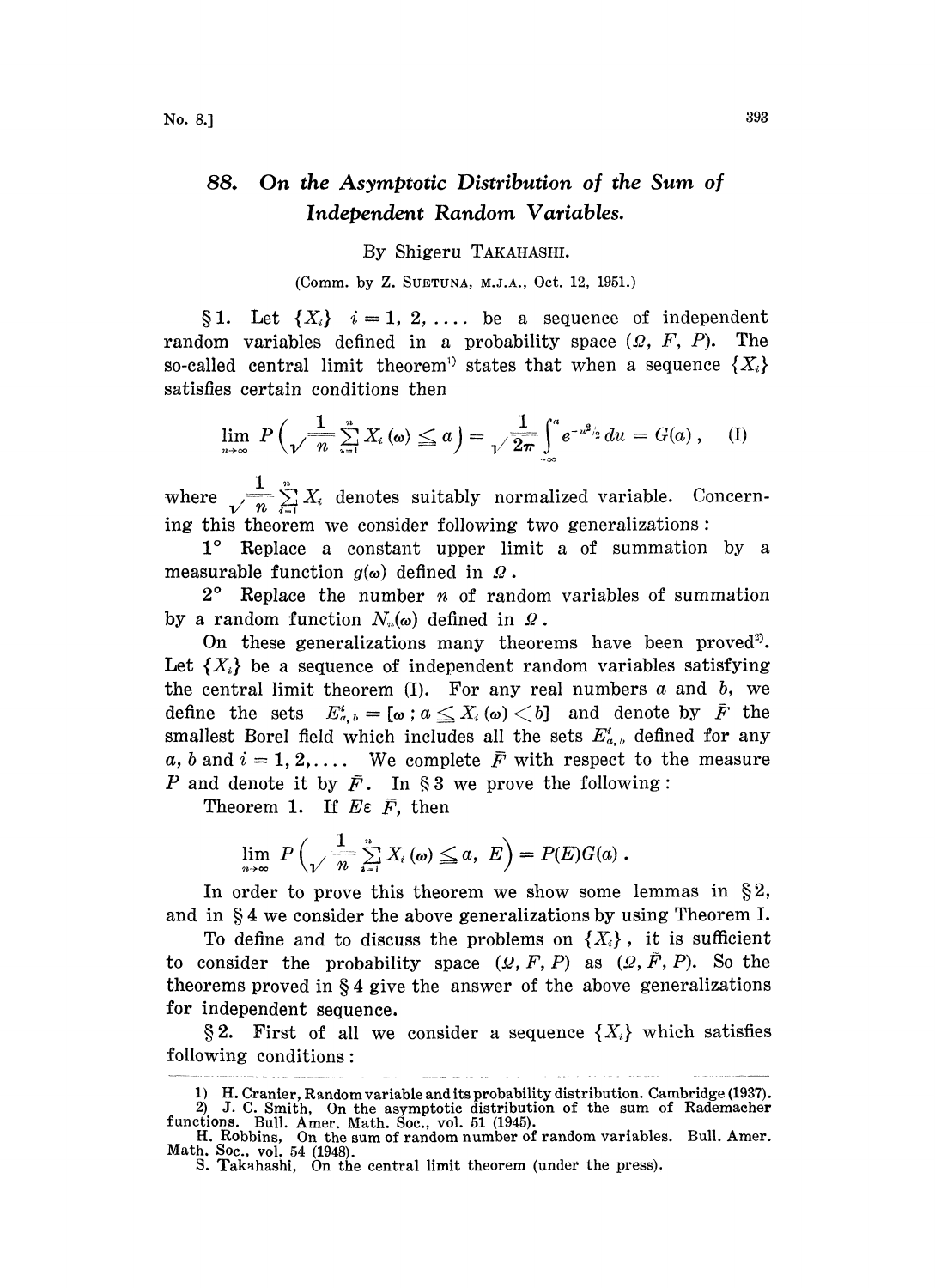$1^\circ$ .  $\{X_i\}$  is an independent sequence.

 $2^{\circ}$ .  $\{X_i\}$  satisfies the central limit theorem (I).

 $3^\circ$ . For each i, the set of values which  $X_i$  takes is at most enumerable.

Let  $a'_k$  be the values which  $X_i$  takes. Put  $P'_i = P[X_i = a'_i],$  $A_k^i = [\omega : X_i = a_k^i]$  and  $F^{\circ}$  the smallest Borel field which includes all the sets  $A_k^i$   $k=1,2, \ldots, i=1, 2, \ldots$ . We assume that  $P_k^i$ is a non-increasing sequence of k for each i. Then  $(Q, F^{\circ}, P)$  is also a probability space. For any sequence (finite or infinite) of integers  $i_1, i_2, \ldots, i_n$  we define the set

$$
A_{i1}, i_2, \ldots, i_n = \bigcap_{l=1}^n A_{i_l}^l.
$$

Then, from the independency of  $\{X_i\}$ 

$$
P(A_{i_1}, i_2, \ldots, i_n) = P\left(\bigcap_{i=1}^n A_{i_i}^i\right) = P\left(\bigcap_{i=1}^n X_i = a_{i_i}^i\right)
$$
  
= 
$$
\prod_{i=1}^n P(X_i = a_{i_i}^i) = \prod_{i=1}^n P_{i_i}^i
$$
 (II)

If for some infinite sequence  $i_1, i_2, ..., i_n, ..., P(A_{i_1}, i_2, ..., i_n, ...)$ (  $1 = P > 0$ , then  $\lim_{n \to \infty} P\left(\sqrt{\frac{1}{n}} \sum_{i=1}^{n} X_i\right) = \sqrt{\frac{1}{n}} \sum_{i=1}^{n} a_{i_i}^l = P$ . This contradicts with the assumption 2°.

Hence for any infinite sequence  $i_1, i_2, \ldots, i_m, \ldots$ .

$$
P(A_{i_1}, i_2, \ldots, i_n, \ldots) = 0.
$$

(A): For any two sets  $A_{i_1,i_2},\ldots,i_n$  and  $A_{j_1,j_2},\ldots,j_m$ , it is seen (A): For any two sets  $A_{i_1 i_2}, \ldots, i_n, \ldots, i_m$  and  $A_{j_1, j_2}, \ldots, j_m$ , it is seen:<br>1°. If there exists at least one k such that  $k \leq m$ , n and  $i_k \neq j_k$ ,

then  $A_{i_1}, \ldots, i_n \wedge A_{i_1}, \ldots, i_n = \emptyset$ , where  $\Theta$  denotes the empty set.<br>2°. If  $m = n$  and  $i_k = j_k$  for all  $k \leq m = n$ , then

$$
A_{i_1}, i_2, \ldots, i_n = A_{j_1}, i_2, \ldots, i_m.
$$

3°. If  $m=n$  and  $i_k=j_k$  for all  $k\leq m$ , then

$$
A_{i_1}, \, \, \sum_{i_2}, \, \, \ldots, \, \, \sum_{i_m} \big\langle A_{j_1}, \, \, \ldots, \, \, \sum_{i_m} \, \cdot \, \big|
$$

Next we define a probability space  $(T, B, m)$  as follows:

- 1°. T is the interval  $[0.1]$ .
- 2°. B is the class of B-measurable sets in  $[0,1]$ .
- $3^\circ$ . *m* is Lebesgue measure.

In T we define the set  $E_{i_1}, i_2, \ldots, i_n$  for any sequence of integers  $i_1, i_2, \ldots, i_n$ .

$$
1^{\circ}. \quad E_{i_1} = \left[t : \sum_{K=1}^{i_1-1} P_K \leq t < \sum_{K=1}^{i_1} P_K\right].
$$

2°. If  $E_{i_1}, i_2, \ldots, i_{n-1}$  has been defined and the interval  $[d_1, d_2]$ denotes then

$$
E_{i_1}, i_2, \ldots, i_n = \left[t; d_1 + (d_2 - d_1) \sum_{k=1}^{i_{n-1}} P_k \leq t < d_1 + (d_2 - d_1) \sum_{k=1}^{i_n} P_k^i\right]
$$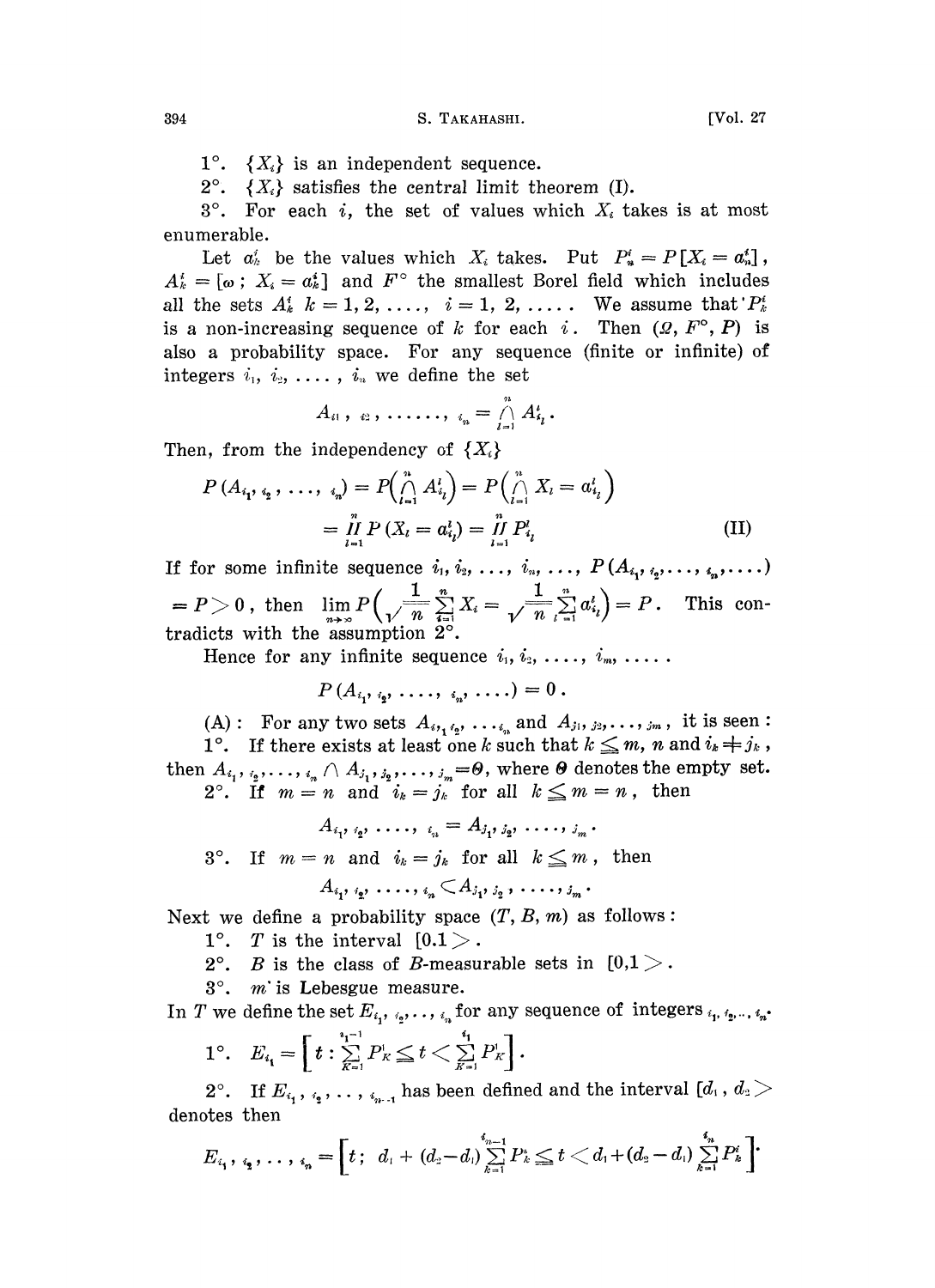From the above construction and (II)

$$
m(E_{i_1}, i_2, \ldots, i_n) = \prod_{i=1}^n P_{i_i}^i = P(A_{i_1}, i_2, \ldots, i_n)
$$
 for all  $i_1, i_2, \ldots, i_n$ . (IV)  
For any infinite sequence  $i_1, i_2, \ldots, i_n, \ldots$ 

$$
m(E_{i_1}, i_2, \ldots, i_n, \ldots) = 0. \qquad \qquad (V)
$$

By (V), it is seen that the smallest Borel field which includes all the sets  $E_{i_1 i_2} \ldots i_n$  is identical with the class B.

(B): For any two sets  $E_{i_1}, i_2, \ldots, i_n$  and  $E_{j_1}, j_2, \ldots, j_m$ , it is seen:

1<sup>°</sup>. If there exists at least one *k* such that 
$$
i_k \neq j_k
$$
,  $k \leq m, n$ , then

$$
E_{i_1}, i_2, \ldots, i_n \cap E_{i_1}, i_2, \ldots, i_m = 0.
$$

2<sup>°</sup>. If 
$$
m = n
$$
 and  $i_k = j_k$  for all  $k \leq m = n$ , then

$$
E_{i_1}, i_2, \ldots, i_n = E_{j_1}, j_2, \ldots, j_m.
$$

 $3^{\circ}$ . If  $m < n$  and  $i_k = j_k$  for all  $k \leq m$ , then

 $E_i, \, i_2, \ldots, \, i_n \subset E_{j_1}, \, j_2, \ldots, \, j_m$ .

By (A) and (B) we can define a transformation  $\varphi$  from B to  $F^{\circ}$  as follows:

1°. 
$$
\varphi(\theta) = \theta
$$
.  
\n2°.  $\varphi(E_{i_1}, i_2, \ldots, i_n) = A_{i_1}, i_2, \ldots, i_n$  for all  $i_1, i_2, \ldots, i_n$ .  
\n3°.  $\varphi\begin{pmatrix} \emptyset \\ \emptyset \\ i=1 \end{pmatrix} = \bigvee_{i=1}^n \varphi(E_i), \qquad E_i \in B$ .

From  $1^\circ - 3^\circ$  it follows that

4°,  $\varphi(T) = \varOmega$  and  $\varphi(E) = \varphi(T) - \varphi(E')$  where E' denotes the complement of  $E$ .

$$
5^{\circ}. \quad \varphi\left(\bigcap_{i=1}^{\infty} E\right) = \bigcap_{i=1}^{\infty} \varphi\left(E_{i}\right), \quad E_{i} \in B.
$$

Hence  $\varphi$  is a one to one correspondence between the sets of B and sets of  $F^{\prime}$ .

By (IV) and the properties of  $\varphi$ , it follows that;

1°. if E  $\in$  B then  $\varphi(E) \in F^{\circ}$  and  $m(E) = P(\varphi(E))$ ,

2°. if  $E \in F^{\circ}$  then  $\varphi^{-1}(E) \in B$  and  $m(\varphi^{-1}(E)) = P(E)$ .

We define a sequence of random variables  $\{Y_i(t)\}\$  = 1, 2. as follows, if  $t \in E_{k_1, k_2, \ldots, k_4}$  then  $Y_i(t) = a_{k_i}^i$  for all  $k_1, k_2, \ldots, k_i, i = 1, 2, \ldots$ 

Thus defined sequence  $\{Y_i(t)\}\$ is independent. For,  $m\left(\bigwedge_{i=1}^n Y_i(t)\right)$  $\frac{n}{r}$   $\frac{n}{r}$   $\frac{n}{r}$   $\frac{n}{r}$  $\Delta$  $\mathcal{L}(\mathcal{L})$ ď

$$
= a_{k_i}^* = m(E_{k_1}, k_2, \ldots, k_n) = \prod_{l=1}^n P_{k_l}^l.
$$
 On the other hand  

$$
[t: Y_i(t) = a_{k_i}^i] = \bigcup_{k_1, k_2, \ldots, k_{i-1}} E_{k_1, k_2}, \ldots, k_i,
$$

where  $\bigcup_{k_1 k_2 ... k_{i-1}}$  denotes the summation for all possible combinations of  $k_1, k_2, \ldots, k_{i-1}$ . According to (B) and (IV)

$$
m[t; Y_i(t) = a_{k_i}^i] = \sum_{k_1 k_2 \ldots k_{i-1}} m(E_{k_1, k_2}, \ldots, k_{i-1}, k_i)
$$
  
= 
$$
\sum_{k_1 k_2 \ldots k_{i-4}} P_{k_i}^i \prod_{l=1}^{n-1} P_{k_i}^i = P_{k_i}^i.
$$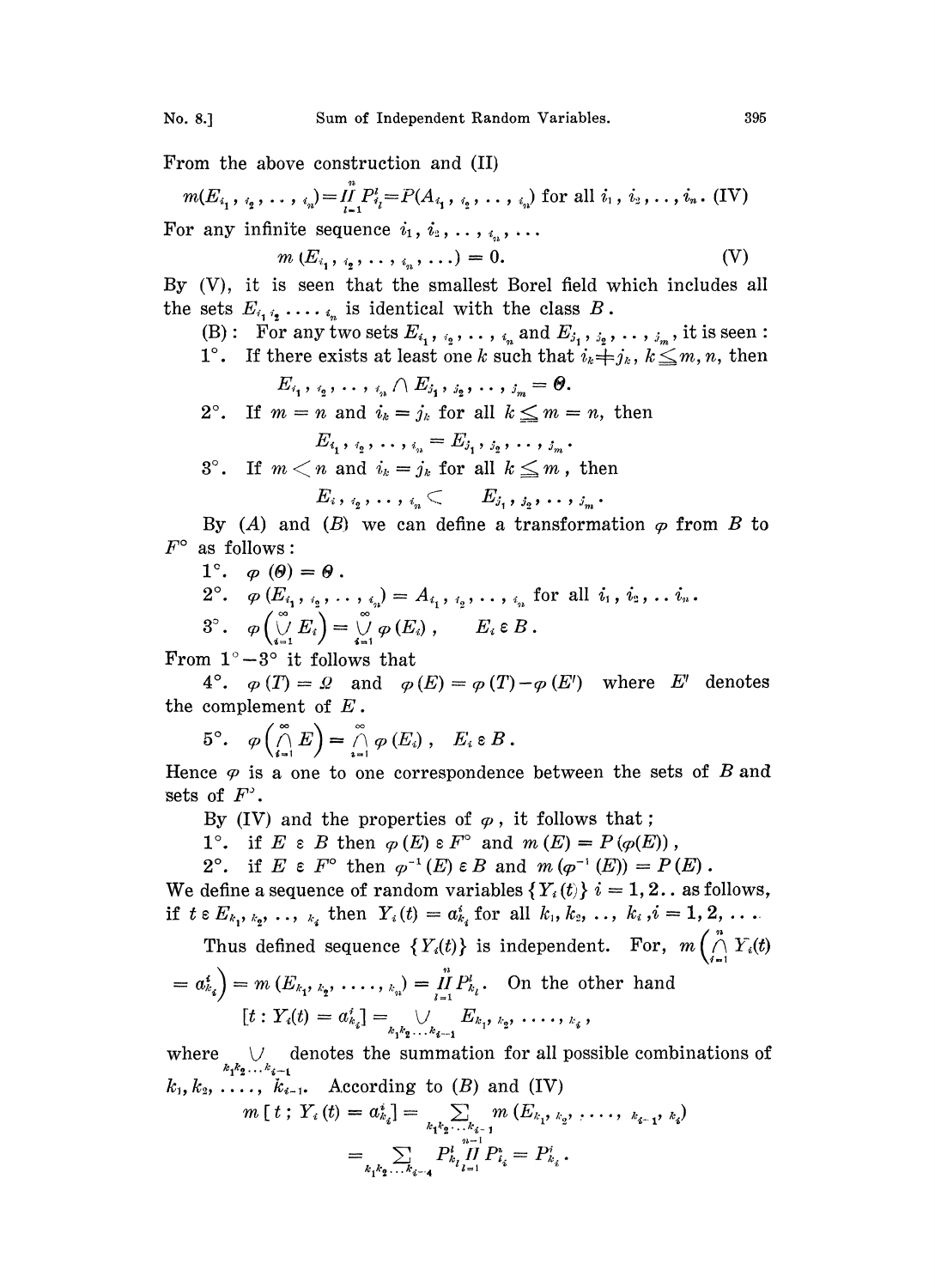S. TAKAHASHI.

[Vol. 27,

Hence  $m\left(\bigwedge_{i=1}^{n} Y_i(t) = a_{k_i}^i\right) = \prod_{i=1}^{n} m\left(Y_i(t) = a_{k_i}^i\right)$  for all  $n$ . By the fact that  $Y_i(t)$  takes on  $E_{k_1, k_2, \ldots, k_i}$  the same value as that  $X_i$  takes on  $A_{k_1, k_2, \ldots, k_i}$  and by the properties of  $\varphi$  it is seen for all *n* that

$$
\varphi\left(\frac{1}{\sqrt{n}}\sum_{i=1}^n Y_i(t) \leq a\right) = \left(\frac{1}{\sqrt{n}}\sum_{i=1}^n X_i(\omega) \leq a\right).
$$

$$
m\left(\frac{1}{\sqrt{n}}\sum_{i=1}^n Y_i(t) \leq a\right) = P\left(\frac{1}{\sqrt{n}}\sum_{i=1}^n X_i(\omega) \leq a\right)
$$

Hence

 $80$ 

$$
\lim_{n\to\infty} m\left(\sqrt[n]{\frac{1}{n}}\sum_{i=1}^n Y_i(t) \leq a\right) = \lim_{n\to\infty} P\left(\sqrt{\frac{1}{n}}\sum_{i=1}^n X_i(\omega) \leq a\right).
$$
  
=  $G(a).$ 

Lemma 1. If  $E \in B$ , then

$$
\lim_{n\to\infty} m\left(\sqrt{\frac{1}{n}}\sum_{i=1}^n Y_i(t) \leq a, E\right) = m(E) G(a).
$$

**Proof.** For any finite sequence of integers  $i_1, i_2, \ldots, i_l$ 

$$
\lim_{n \to \infty} m \left( \sqrt{\frac{1}{n}} \sum_{i=1}^{n} Y_i(t) \leq a, E_{i_1, i_2, \ldots, i_l} \right)
$$
\n
$$
= \lim_{n \to \infty} m \left( \sqrt{\frac{1}{n} \left( \sum_{i=1}^{l} + \sum_{i=l+1}^{n} \right) Y_i(t)} \leq a, E_{i_1, i_2, \ldots, i_l} \right)
$$
\n
$$
= \lim_{n \to \infty} m \left( \sqrt{\frac{1}{n} \sum_{i=l+1}^{n} Y_i(t)} \leq a, E_{i_1, i_2, \ldots, i_l} \right)
$$
\n
$$
= \lim_{n \to \infty} m \left( \sqrt{\frac{1}{n} \sum_{i=l+1}^{n} Y_i(t)} \leq a, \sqrt{\frac{1}{n} X_k} = a_{i_k}^1 \right)
$$
\n
$$
= \lim_{n \to \infty} m \left( \sqrt{\frac{1}{n} \sum_{i=l+1}^{n} Y_i(t)} \leq a \right) m \left( \sqrt{\frac{1}{n} X_k} = a_{i_k}^k \right)
$$
\n
$$
\lim_{n \to \infty} m \left( \sqrt{\frac{1}{n} \sum_{i=1}^{n} Y_i(t)} \leq a \right) m (E_{i_1, i_2, \ldots, i_l}) = G(a) m (E_{i_1, i_2, \ldots, i_l}).
$$

Now let  $M$  denote the family of sets  $E$  which satisfy the following relation

$$
\lim_{n\to\infty} m\left(\sqrt{\frac{1}{n}}\sum_{i=1}^n Y_i(t) \leq a, E\right) = m(E) G(a).
$$

Then, about  $M$  it is seen that:

1°. *M* includes  $E_{i_1}, i_2, \ldots, i_l$  for all  $i_1, i_2, \ldots, i_l$   $(l = 1, 2, \ldots)$ .<br>For a finite sequence  $i_1, i_2, \ldots, i_l$  we have proved above, but for infinite sequence it is evident from (V).

2<sup>o</sup>. If 
$$
E \subset E'
$$
 and  $E$ ,  $E' \in M$ , then  $E' - E \in M$ .  
\nFor,  $\lim_{n \to \infty} m \left( \frac{1}{\sqrt{n}} \sum_{i=1}^{n} Y_i(t) \le a, E' - E \right)$   
\n $= \lim_{n \to \infty} m \left( \frac{1}{\sqrt{n}} \sum_{i=1}^{n} Y_i(t) \le a, E' \right) - \lim_{n \to \infty} m \left( \frac{1}{\sqrt{n}} \sum_{i=1}^{n} Y_i(t) \le a, E \right)$   
\n $= G(a) m (E') - G(a) m (E) = G(a) m (E' - E)$ .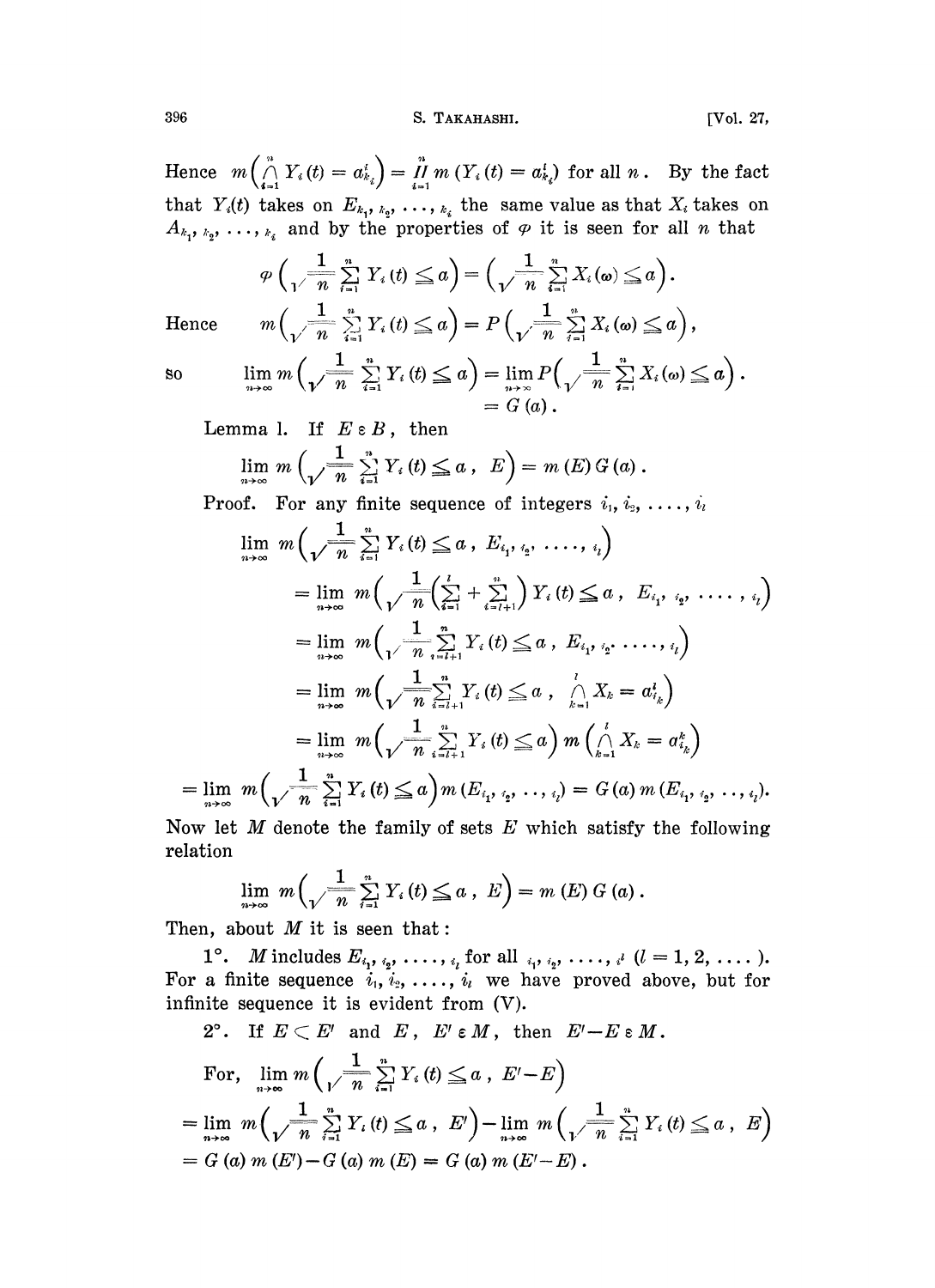No. 8.] Sum of Independent Random Variables. 397

3°. If  $E=\bigcup_{i=1}^{\infty} A_i$ ,  $A_i \in M$  and  $A_j$ ,  $A_{j'}$  are non-overlapping  $(j \in A)$ then  $E \in M$ .

$$
E \in M.
$$
  
For,  $\lim_{n \to \infty} m \left( \sqrt{\frac{1}{n} \sum_{i=1}^{n} Y_i(t)} \le a, E \right)$   

$$
= \lim_{n \to \infty} \sum_{j=1}^{n} m \left( \sqrt{\frac{1}{n} \sum_{i=1}^{n} Y_i(t)} \le a, E \right).
$$
 (VI)

For all *n*,  $0 \leq m \left( \sqrt{\frac{1}{n}} \sum_{i=1}^{n} Y_i(t) \leq a, d_i \right) \leq m (d_i)$ and  $\sum_{i=1}^{\infty} m (J_i) = m (E)$ .

Hence the convergence of  $\sum_{i=1}^{\infty} m \left( \frac{1}{n} \sum_{i=1}^{n} Y_i(t) \leq a, 1 \right)$  is unifom with respect to *n*. So we can exchange the order of lim and  $\sum$  of (VI). We have therefore

$$
(VI) = \sum_{j=1}^{\infty} \lim_{n \to \infty} m \left( \sqrt{\frac{1}{n}} \sum_{i=1}^{n} Y_i(t) \leq a, d_j \right) = \sum_{j=1}^{8} G(a) m(d_j) = G(a) m(E).
$$

By  $1^\circ - 3^\circ$  and the fact that m denotes Lebesgue measure, it follows that  $M$  includes all sets of  $B$ .

*M* includes all sets of *B*.<br>We complete  $F^{\circ}$  with respect to the measure *P* and denote it by  $\bar{F}^{\prime}$ . Lemma 2. If  $E \in F'$ ,

then 
$$
\lim_{n\to\infty} P\left(\sqrt{\frac{1}{n}} \sum_{i=1}^n X_i(\omega) \leq a, E\right) = P(E) G(a)
$$

Proof: It is sufficient to prove this lemma for the case  $E \in F^{\circ}$ .

For all 
$$
n, \varphi^{-1}(\sqrt{\frac{1}{n} \sum_{i=1}^{n} X_i(\omega)} \leq a, E) = (\sqrt{\frac{1}{n} \sum_{i=1}^{n} Y_i(t)} \leq a, \varphi^{-1}(E)).
$$
  
\nHence 
$$
\lim_{n \to \infty} P\left(\sqrt{\frac{1}{n} \sum_{i=1}^{n} X_i(\omega)} \leq a, E\right)
$$
\n
$$
= \lim_{n \to \infty} m\left(\sqrt{\frac{1}{n} \sum_{i=1}^{n} Y_i(t)} \leq a, \varphi^{-1}(E)\right)
$$
\n
$$
= G(a) m (\varphi^{r-1}(E)) = G(a) P(E).
$$

 $\S 3.$  In this paragraph, we prove the theorem mentioned in  $\S 1.$ Let  ${X<sub>i</sub>}$  be a sequence of independent random variables satisfying the central limit theorem (I).

Now, let  $(h_{i,k})$   $(i=1, 2, ..., k=0, \pm 1, \pm 2, ...)$  be a sequence of real numbers satisfying the following conditions:

1°. 
$$
h_{i,k} > 0
$$
 for  $k > 0$ ,  $h_{i,k} < 0$  for  $k < 0$ .  $h_{i,k} = 0$  for  $k = 0$ .  $2^\circ$ .  $(h_{i,k}) \leq h_i$  for all  $k$  and  $\sum_{i=1}^n h_i = O(\sqrt{n})(n \to \infty)$ .  $3^\circ$ .  $\sum_{k=0}^\infty h_{i,k} = +\infty$   $\sum_{k=0}^\infty h_{i,k} = -\infty$  for each  $i$ .

Using this sequence  $(h_{i,k})$ , we define a sequence of random vari-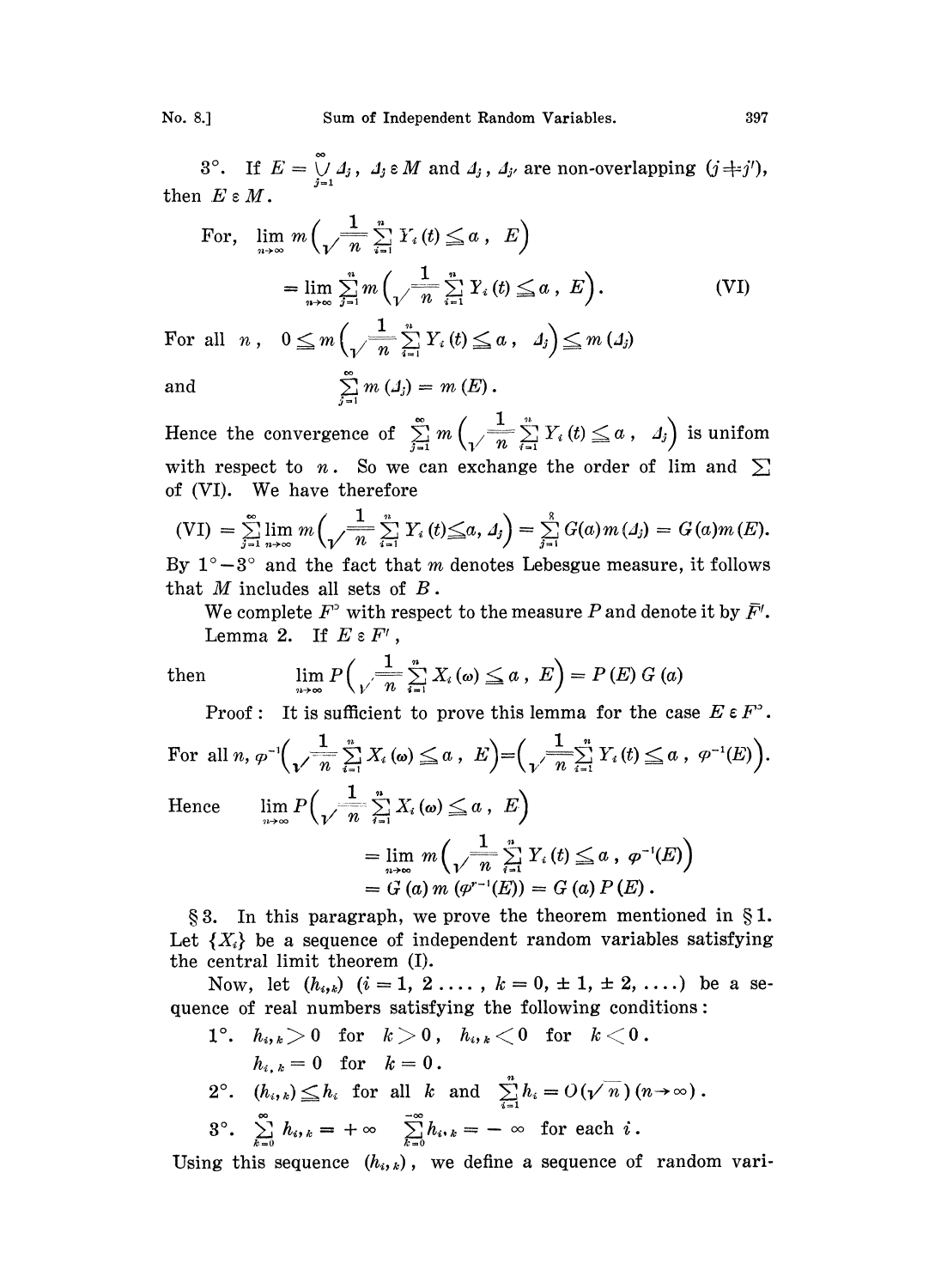ables  $\{Z_i(\omega)\}\$   $(i = 1, 2, \ldots)$  as follows:

$$
Z_i(\omega) = \sum_{k=0}^{n} h_{i,k} \text{ if } \omega \in E_{i,n} = \left[\omega \text{ ; } \sum_{k=0}^{n} h_{i,k} \leq X_i(\omega) \text{ } < \sum_{k=0}^{n+1} h_{i,k} \text{ } \right] \text{ for } n = 0, \pm 1, \pm 2, \ldots, i = 1, 2, \ldots.
$$

Thus defined sequence  $\{Z_i(\omega)\}\,i=1, 2, \ldots$  is independent.

For, 
$$
P\left(\bigcap_{i=1}^{n} Z_{i} \left(\omega\right) = \sum_{k=0}^{n_{i}} h_{i,k}\right) = P\left(\bigcap_{i=1}^{n} \sum_{k=0}^{n_{i}} h_{i,k} \leq X_{i} \left(\omega\right) < \sum_{k=0}^{n_{i+1}} h_{i,k}\right)
$$

$$
= \prod_{i=1}^{n} P\left[\sum_{k=0}^{n_{i}} h_{i,k} \leq X_{i} \left(\omega\right) < \sum_{k=0}^{n_{i+1}} h_{i,k}\right] = \prod_{i=1}^{n} P\left(Z_{i} \left(\omega\right) = \sum_{k=0}^{n_{i}} h_{i,k}\right).
$$

 $\{Z_i(\omega)\}\$  satisfies the central limit theorem (I).

For, 
$$
P\left(\left|\sum_{i=1}^{n}(X_i-Z_i)/\sqrt{n}\right|\leq \varepsilon\right)\geq P\left(\sum_{i=1}^{n}h_i/\sqrt{n}<\varepsilon\right)
$$
  
for all  $n$  On the other hand  $\sum_{i=1}^{n}h=\varepsilon(\sqrt{n})$ . Hence

for all *n*. On the other hand  $\sum_{i=1} h_i = o(\sqrt{n})$ . Hence

$$
\lim_{n\to\infty}P\Big(\left|\sum_{i=1}^n\left(X_i\!-\!X_i\right)\!\!\left/\!\sqrt{n}\right.\right|>\varepsilon\Big)\!\ge\!\lim_{n\to\infty}P\Big(\!\sum_{i=1}^nh\,/\,\sqrt{n}<\varepsilon\Big)=1\,.
$$

 $So$ 

$$
\sqrt{\frac{1}{n}} \sum_{i=1}^{n} (X_i - Z_i) \to 0 \quad (n \to \infty) \text{ in probability.}
$$
 (VII)

Therefore  $\lim_{n\to\infty} P\left(\sqrt{\frac{1}{n}\sum_{i=1}^n Z_i(\omega)}\leq a\right)$  $= \lim_{n \to \infty} P\left(\sqrt{\frac{1}{n} \sum_{i=1}^{n} (Z_i(\omega) - X_i(\omega) + X_i(\omega)) \leq a}\right)$ 

$$
= \lim_{n \to \infty} P\left(\sqrt{\frac{1}{n} \sum_{i=1}^{n} X_i} \left(\omega\right) \leq a\right) = G\left(a\right).
$$

Now, let  $F^*$  be the smallest Borel field which includes  $E_{i,n}$  for  $n = 0, \pm 1, \pm 2, \ldots, i = 1, 2, \ldots$  Then by Lemma 2  $E \in F^*$ , and

$$
\lim_{n \to \infty} P\left(\sqrt{\frac{1}{n}} \sum_{i=1}^{n} Z_i \left(\omega\right) \leq a, \ E\right) = P\left(E\right) G\left(a\right). \tag{VIII}
$$

By (VIII) and (VII), if  $E \in F^*$ ,

$$
\lim_{n \to \infty} P\left(\frac{1}{\sqrt{n}} \sum_{i=1}^{n} X_i \left( \omega \right) \leq a, \ E\right) = P\left(E\right) G\left(a\right). \tag{IX}
$$

Next, we state Theorem 1 by using the definitions of  $\overline{F}$  and  $\mathbf{F}$  mentioned in §1.

Theorem 1. If  $E \in \tilde{F}$ , then

$$
\lim_{n\to\infty} P\left(\sqrt{\frac{1}{n}\sum_{i=1}^n X_i\left(\omega\right)} \leq a\,,\quad E\right) = P\left(E\right) G\left(a\right).
$$

Proof. It is sufficient to prove this theorem for the case where  $E \in \overline{F}$ . To define any set E belonging to  $\overline{F}$ , it is sufficient to consider at most enumerable sets of the type of  $[\omega : a \leq X, (\omega) < b]$ for each i. So we can choose  $(h_{i,k})$  such that the set E belongs to  $F^*$  determined by  $(h_{i,k})$ . From (IX), Theorem 1 holds for this set.

§ 4 Theorem 2. Let  $g(\omega)$  be a non-negative  $\tilde{F}$ -measurable function. Then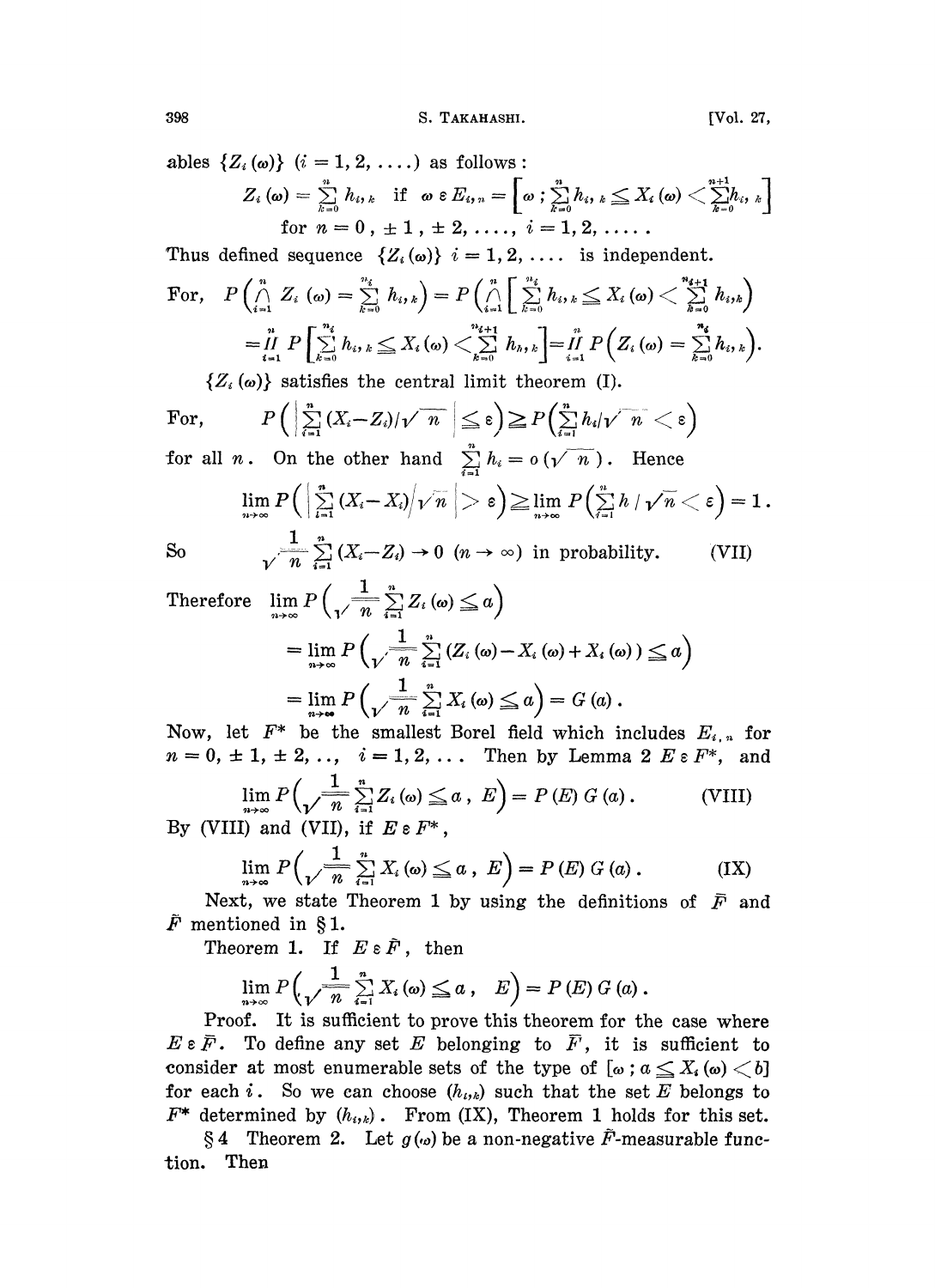$$
\lim_{n\to\infty} P\left(\sqrt{\frac{1}{n}}\left|\sum_{i=1}^{n} X_i(\omega)\right| \leq g(\omega)\right) = \sqrt{\frac{1}{2\pi}} \int_{\Omega} P(d\omega) \int_{-g(\omega)}^{g(\omega)} e^{-u^2/2} du.
$$
  
Proof. It is sufficient to prove this theorem for the case we

Proof. It is sufficient to prove this theorem for the case where  $g(\omega)$  is an F-measurable simple function. Let  $g(\omega)$  be a simple function such that  $g(\omega)=\{a_i, F_i\}$   $(i = 1, 2, \ldots)$ 

$$
\lim_{n\to\infty} P\left(\sqrt{\frac{1}{n}}\left|\sum_{i=1}^{n} X_i\left(\omega\right)\right| \leq g\left(\omega\right)\right)
$$
\n
$$
= \lim_{n\to\infty} \sum_{j=1}^{\infty} P\left(\frac{1}{\sqrt{n}}\left|\sum_{i=1}^{n} X_i\left(\omega\right)\right| \leq a_j, \quad g\left(\omega\right) = a_j\right). \tag{X}
$$

We can exchange the order of lim and  $\sum$  of  $(X)$  by the same way as in 3° of Lemma 1. We have

$$
\begin{aligned}\n\text{(X)} &= \sum_{j=1}^{\infty} \lim_{n \to \infty} P\left(\frac{1}{\gamma \cdot n} \mid \sum_{i=1}^{n} X_i \left(\omega\right) \mid \leq a_j, \quad g\left(\omega\right) = a_j\right) \\
&= \frac{1}{\sqrt{2\pi}} \sum_{j=1}^{\infty} P\left(g\left(\omega\right) = a_j\right) \int_{-a_j}^{a_j} e^{-u^2/2} du = \frac{1}{\sqrt{2\pi}} \int_{\Omega} P\left(d\omega\right) \int_{-g\left(\omega\right)}^{g\left(\omega\right)} e^{-u^2/2} du. \\
\text{Two measurable functions } g_1\left(\omega\right) \text{ and } g_2\left(\omega\right) \text{ have the distribution} \\
\text{functions } G_1(u) \text{ and } G_2(u) \text{ respectively, and if } G_1(u) = G_2(u) \text{ hold}\n\end{aligned}
$$

Two measurable functions  $g_1(\omega)$  and  $g_2(\omega)$  have the distribution functions  $G_1(u)$  and  $G_2(u)$  respectively, and if  $G_1(u) = G_2(u)$  holds for the continuous points, then it is said that  $g_1(\omega)$  and  $g_2(\omega)$  have the same distribution function  $G_1(u)$  (or  $G_2(u)$ ).

Corollary 1. Let  $g_1(\omega)$  and  $g_2(\omega)$  be non-negative  $\tilde{F}$ -measurable functions having the same distribution function  $\overline{G}(u)$ . Then

$$
\lim_{n\to\infty} P\left(\sqrt{\frac{1}{n}} \mid \sum_{i=1}^{n} X_i(\omega) \mid \leq g_1(\omega)\right)
$$
\n
$$
= \lim_{n\to\infty} P\left(\sqrt{\frac{1}{n}} \mid \sum_{i=1}^{n} X_i(\omega) \mid \leq g_2(\omega)\right) = \sqrt{\frac{1}{2\pi}} \int_0^{\infty} d\overline{G}(\omega) \int_{-\nu}^{\nu} e^{-w^2/2} du.
$$
\nProof. From Theorem 2.  
\n
$$
\lim_{n\to\infty} P\left(\sqrt{\frac{1}{u}} \mid \sum_{i=1}^{n} X_i(\omega) \mid \leq g_1(\omega)\right) = \sqrt{\frac{1}{2\pi}} \int_{\Omega} P(d\omega) \int_{-g_1(\omega)}^{g_1(\omega)} e^{-w^2/2} du
$$
\n
$$
= \sqrt{\frac{1}{2\pi}} \int_0^{\infty} d\overline{G}(\omega) \int_{-\nu}^{\nu} e^{-w^2/2} du = \sqrt{\frac{1}{2\pi}} \int_{\Omega} P(d\omega) \int_{-g_2(\omega)}^{g_2(\omega)} e^{-w^2/2} du
$$
\n
$$
= \lim_{n\to\infty} P\left(\sqrt{\frac{1}{n}} \mid \sum_{i=1}^{n} X_i(\omega) \mid \leq g_2(\omega)\right).
$$

Next consider the second generalization.

Theorem 3. Let  $N_n(\omega) = nN(\omega) + Q_n(\omega)$ , where  $N_n(\omega)$  and  $N(\omega)$  are P-measurable functions which takes non-negative integers, and  $Q_n(\omega) = O(\sqrt{n})$ . If  $N(\omega)$  is  $\tilde{F}$ -measurable, then

$$
\lim_{n\to\infty} P\left(\frac{1}{\gamma^{-n}}|\sum_{i=0}^{N_{n}(\omega)}X_{i}(\omega)|\leq a\right)
$$
  
= 
$$
\sum_{M=0}^{\infty} P(N(\omega)=M)\frac{1}{\gamma^{-2\pi}}\int_{-aM^{-1/2}}^{aM^{-1/2}}e^{-u^{2}/2} du
$$
  
= 
$$
\int_{\Omega} P(d\omega)\frac{1}{\gamma^{-2\pi}}\int_{-aN(\omega)^{-1/2}}^{aN(\omega)^{-1/2}}e^{-u^{2}/2} du.
$$